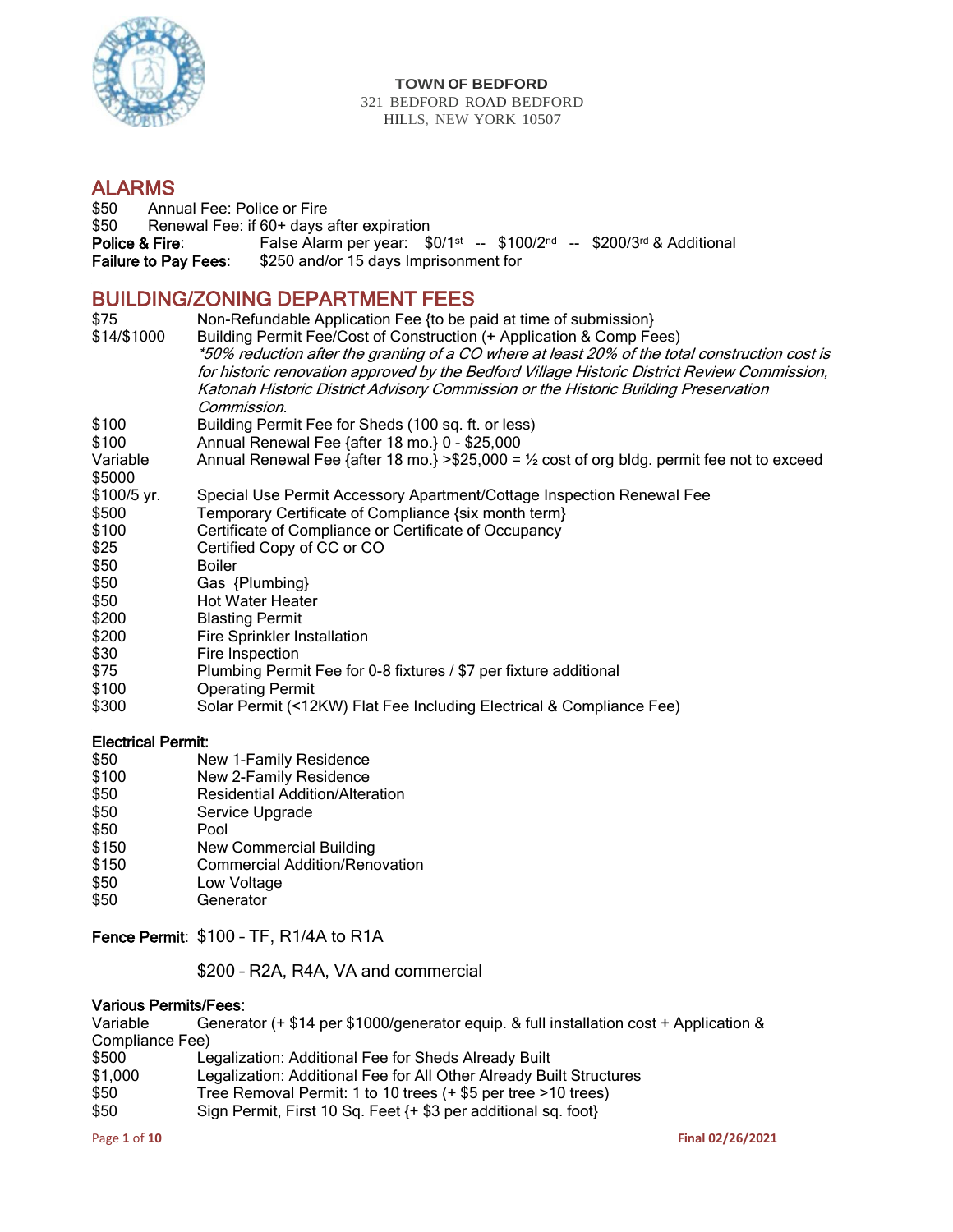

#### **TOWN OF BEDFORD**

#### 321 BEDFORD ROAD BEDFORD

#### HILLS, NEW YORK 10507

\$500 Penalty for Occupying/Using New Residence/Commercial Building w/o Certificate of **Compliance** 

| \$80          | Wood Burning Stove (+Application & Compliance Fees)                                             |
|---------------|-------------------------------------------------------------------------------------------------|
| \$50          | Propane Tank                                                                                    |
| \$75          | Oil Tank Install/Removal/Abandonment                                                            |
| \$5           | Copy - Architectural Plan                                                                       |
| \$150         | <b>Christmas Tree Sales Permit</b>                                                              |
| \$400         | <b>Christmas Tree Sales Site Restoration Deposit</b>                                            |
| $$50^{\star}$ | Landlord Registry - *Per Apartment unit (waived if unit is occupied by owner or parent/child of |
| owner)        |                                                                                                 |
| \$400         | Zoning Application Fee (includes newspaper publication and affidavit fee)                       |
| \$400         | Zoning Special Permit Fee (includes newspaper publication and affidavit fee)                    |
| \$600         | Zoning Application Fee - Commercial (includes newspaper publication and affidavit fee)          |
| \$100         | Going Out of Business Sale                                                                      |
| \$500         | Violation of Stop Work Order                                                                    |

## FILMING

#### Fees are per day.

Special Conditions are determined at the discretion of the Town Clerk and are outlined in detail in the Town Code (Chapter 56-4). Multi-day productions lasting longer than 5 days will receive a 20% discount in fees.

Please refer to Chapter 56 of the Town code for further explanation and clarification.

|                         | <b>Private Property</b> | <b>Public Property</b> |
|-------------------------|-------------------------|------------------------|
| <b>Type I Permits</b>   | \$500/day               | Not Applicable         |
| <b>Type II Permits</b>  | \$1500/day              | \$2000/day             |
| <b>Type III Permits</b> | \$3250/day              | \$4000/day             |

# **DEPARTMENT OF PUBLIC WORKS**<br>\$300 Street Opening Permit w/\$1200 Securi

- \$300 Street Opening Permit w/\$1200 Security Deposit<br>\$300 Construction in Town Right of Way w/\$1200 Secu
- \$300 Construction in Town Right of Way w/\$1200 Security Deposit<br>\$300 Free Removal/Landscaping in Town Right of Way w/\$1200 Se
- \$300 Tree Removal/Landscaping in Town Right of Way w/\$1200 Security Deposit<br>\$300 Driveway Opening Permit w/\$1200 Security Deposit
- \$300 Driveway Opening Permit w/\$1200 Security Deposit<br>\$300 Sidewalk Opening w/\$1200 Security Deposit
- \$300 Sidewalk Opening w/\$1200 Security Deposit
- Connection to Town Storm Drain or Catch Basin w/\$1200 Security Deposit
- \$150 Street & Sidewalk Obstruction w/\$1200 Security Deposit {7 Days/+ \$20 per day thereafter}
- \$180 Administrative Fee for not using Town of Bedford DPW Applications
- \$2500 Restoration Fee for performance of non-emergency work in Town Right of Way within 5 years or paving and/or construction by the Town of Bedford
- \$1500 Restoration Fee for performance of emergency work in Town Right of Way within 5 years or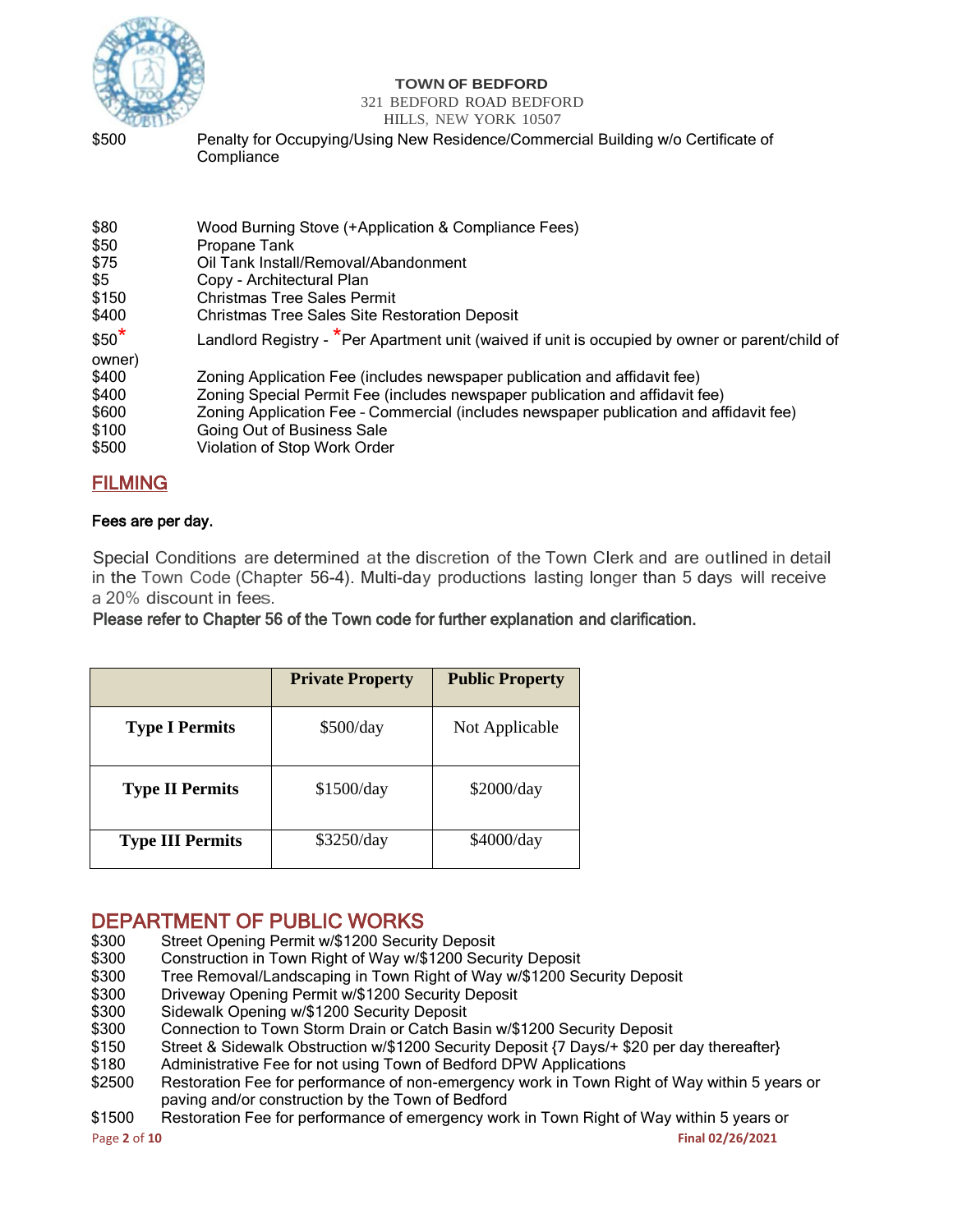paving and/or construction by the Town of Bedford

#### FINANCE

\$35 Returned check fee / Stop Payment Fee

#### HISTORIC BUILDING PRESERVATION COMMISSION

\$50 Application Fee – Building Deemed Historic Demolition/Alteration

## PARKING (annual permits are valid July 1st through June 30th)

- \$10 Daily Parking Permit at Train Station Parking Lots effective 1/1/2020
- \$10 24 Hour Meter Parking Train Station Parking Lots 1, 2, 3, 4, 7 & 8 effective 1/1/2020
- \$0.50 Pay-by-phone Mobile & On-Demand Transaction Fee
- \$351 Annual Business Parking Permit Parking Lots 2, 3, 5, 9 & RR effective 7/1/2020<sup>\*</sup>
- \$556 Annual Business Parking Permit Parking Lot 1 & 8 effective 7/1/2020\*
- \$556 Annual Resident Parking Permit effective 7/1/2020\*
- \$1341 Annual Non-Resident Parking Permit effective 7/1/2020\*
- \$15 Change to Parking Permit or Replacement for Lost Permit
- \$10 Charge for Parking Permit Return or Cancellation
- \$100 Annual Permit Late Renewal Fee between July 1 and July 30
- \$1.50/hr. Parking at Electric Vehicle Charging Station (Any vehicle parked must be connected to the station. In a commuter lot, for use greater than two hours, a day pass must be purchased as well. Annual parking permit not valid at charging stations.)

(\*) Rate includes \$6.00 fee charged by ParkMobile

#### PLANNING BOARD

- \$500 Preliminary Subdivision +\$150 per Lot
- $Final$  Subdivision + \$150 per Lot
- \$500 Waiver of Site Plan
- \$150 Waiver of Site Plan Sign in CB Zone
- \$1000 Waiver of Subdivision Lot Line Adjustment

Recreation Fee –Single family in lieu of Recreation land shown on subdivision plats: \$10,000 / per new Lot Recreation Fee –Multi-family in lieu of Recreation land shown on subdivision plats:

- \$350 / efficiency
- $\degree$  \$500 / 1 Bedroom
- $\degree$  \$650 / 2 Bedroom
- $\degree$  \$800 / 3 Bedroom
- $\degree$  \$1000 / 4+ Bedroom
- \$500 Preliminary Site Plan +\$25 per parking space
- \$200 Final Site Plan +\$25 per parking space
- \$3 Linear Ft Town Engineer Road Inspection
- \$300 Special Use Permit
- \$200 Special Use Permit Accessory Apartment or Cottage
- \$150 Renewal of Special Use Permit
- 1.5% site construction costs as determined by Town Site inspection Town Engineer
- \$100 + \$250 per 10,000 sq. ft. disturbed steep slope or portion there of >1000 sq. ft.-Steep Slope Permit

### POLICE

| \$10/Police Accident Report \$25/CD-each | \$50/Video Recording - per DVD \$25/Police Escort Permit |
|------------------------------------------|----------------------------------------------------------|
|------------------------------------------|----------------------------------------------------------|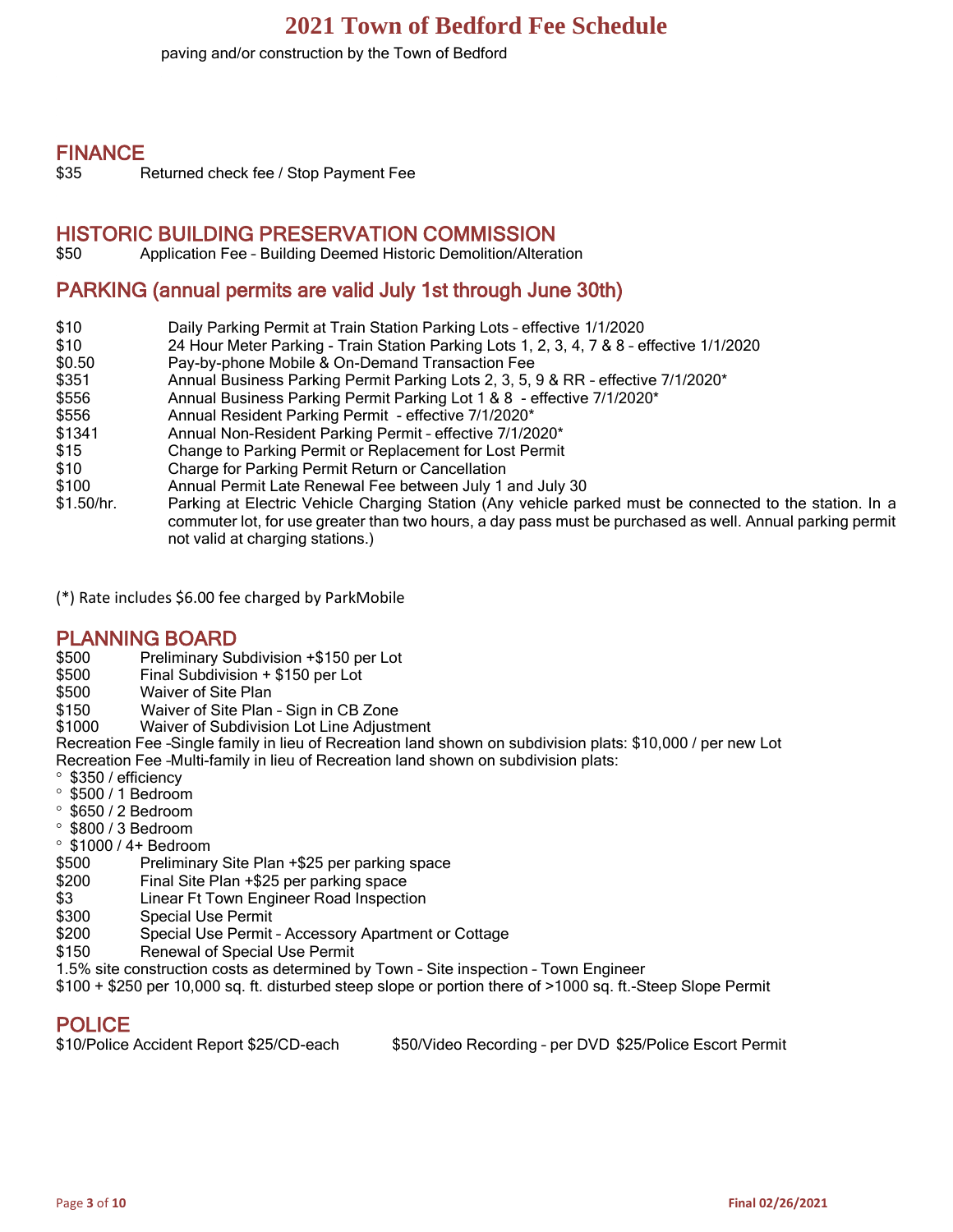# **RECREATION & PARKS**

| <b>SUMMER CAMPS</b>                 |                                        |                     |       |  |
|-------------------------------------|----------------------------------------|---------------------|-------|--|
|                                     | <b>Discounted Rate</b>                 | <b>Regular Rate</b> |       |  |
| Day Camp                            | Mar 23 – May 7                         | May 8               |       |  |
| 1st Child                           | Full Session                           | \$600               | \$779 |  |
| Each Add 'l Child                   | Full Session                           | \$575               | \$754 |  |
| <b>Tiny Tots</b>                    |                                        |                     |       |  |
| 1st Child                           | <b>Full Session</b>                    | \$487               | \$645 |  |
| Each Add 'l Child                   | <b>Full Session</b>                    | \$462               | \$620 |  |
| School District Non-Resident        | Day Camp \$1,150                       | Tiny Tots \$855     |       |  |
| Teen Travel Camp Resident - \$1300. | School District Non-Resident - \$1600. |                     |       |  |

| <b>SWIMMING POOL PASS</b>      |                        |                                     |  |
|--------------------------------|------------------------|-------------------------------------|--|
|                                | <b>Discounted Rate</b> | <b>Regular Rate</b>                 |  |
|                                | Mar 23 - May 7         | May 8                               |  |
| Family                         | \$342                  | \$394                               |  |
| Adult                          | \$169                  | \$195                               |  |
| Child                          | \$60                   | \$70                                |  |
| Senior 65+                     | \$50                   | \$50                                |  |
| Child Care Provider            | \$273                  | \$273                               |  |
| Adult Pay Tag (+\$15 daily)    | \$86                   | \$86                                |  |
| School District Non-Residents  |                        | \$1,114                             |  |
| Guest: \$15 Adult / \$10 Child |                        | Guest 10 Visit Discount Card: \$120 |  |
|                                |                        | Adult / \$80 Child                  |  |
| \$15 Replacement Lost Card Fee |                        |                                     |  |

|                 | <b>Platform Tennis</b>                       |                  |           |  |  |
|-----------------|----------------------------------------------|------------------|-----------|--|--|
|                 | Rates are based on \$10.00/Hr. 2 Hr. minimum |                  |           |  |  |
| Days of Week    | Jan & Feb                                    | Mar & Apr        | Nov & Dec |  |  |
|                 | <b>Session 1</b>                             | <b>Session 2</b> | Session 3 |  |  |
| <b>Sunday</b>   | \$160                                        | \$180            | \$160     |  |  |
| <b>Monday</b>   | \$160                                        | \$180            | \$180     |  |  |
| <b>Tuesday</b>  | \$180                                        | \$160            | \$140     |  |  |
| Wednesday       | \$180                                        | \$160            | \$160     |  |  |
| <b>Thursday</b> | \$160                                        | \$180            | \$160     |  |  |
| Friday          | \$160                                        | \$180            | \$180     |  |  |
| <b>Saturday</b> | \$160                                        | \$180            | \$180     |  |  |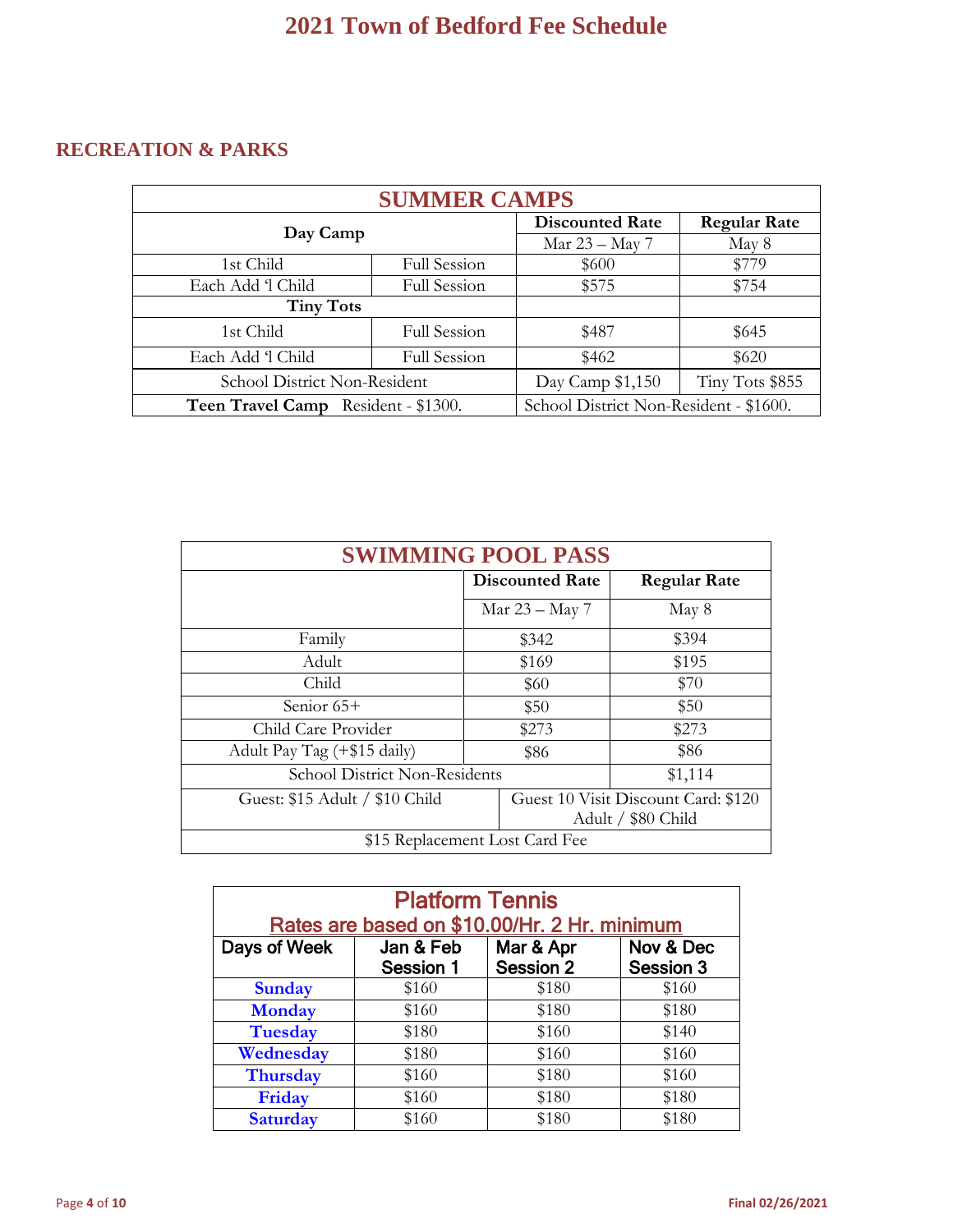| <b>GROUP USE PARK FEES</b>                                                                                       |                                                                           |             |                                             |                                            |
|------------------------------------------------------------------------------------------------------------------|---------------------------------------------------------------------------|-------------|---------------------------------------------|--------------------------------------------|
|                                                                                                                  | Resident Sponsored {4 hour limit} - \$100 Deposit                         |             |                                             |                                            |
| Participants                                                                                                     | Rate                                                                      |             | <b>Participants</b>                         | Rate                                       |
| Up to $25$                                                                                                       | \$35                                                                      |             | 76 - 100                                    | \$110                                      |
| $26 - 50$                                                                                                        | \$60                                                                      |             | $101 - 150$                                 | \$160                                      |
| 51-75                                                                                                            | \$85                                                                      |             | $151 +$                                     | \$210                                      |
| 6' Portable Grill                                                                                                | \$25                                                                      |             | <b>Katonah Shelter</b><br><b>Fire Place</b> | \$25<br>recommended as<br>donation to KMPA |
|                                                                                                                  | Town Business - Bedford Resident Sponsored {4 hour limit} - \$200 Deposit |             |                                             |                                            |
| Up to $100$                                                                                                      | \$175                                                                     |             | $101 - 200$                                 | \$275                                      |
| Out of Town Business - Bedford Resident Sponsored {4 hour limit}<br>plus \$200 Deposit                           |                                                                           |             |                                             |                                            |
| Up to 100                                                                                                        | \$350                                                                     | $101 - 200$ |                                             | \$550                                      |
| Group Use Clinic Camps Sponsored or Co-Sponsored by Recreation Dept.<br>10% per Participant Fee                  |                                                                           |             |                                             |                                            |
| Group Use Clinic Camps - Private - 20% per<br>Group Use Pool Rental - 4 Hrs -<br>\$500<br><b>Participant Fee</b> |                                                                           |             |                                             |                                            |

| <b>Bedford Hills Train Station Rental</b><br>4 Hour Max |             |  |
|---------------------------------------------------------|-------------|--|
| Main Room Area use rate                                 | \$30/Hr.    |  |
| Main Room Use Deposit                                   | \$100       |  |
| Community Group use rate                                | \$15/Hr.    |  |
| <b>Farm Market Use</b><br>Interior & Exterior Space     | \$100/month |  |

## TAX RECEIVER

\$5 Memo Bill Fee \$3.95 E-Check Fee 2.49% on Total of Credit Card Transactions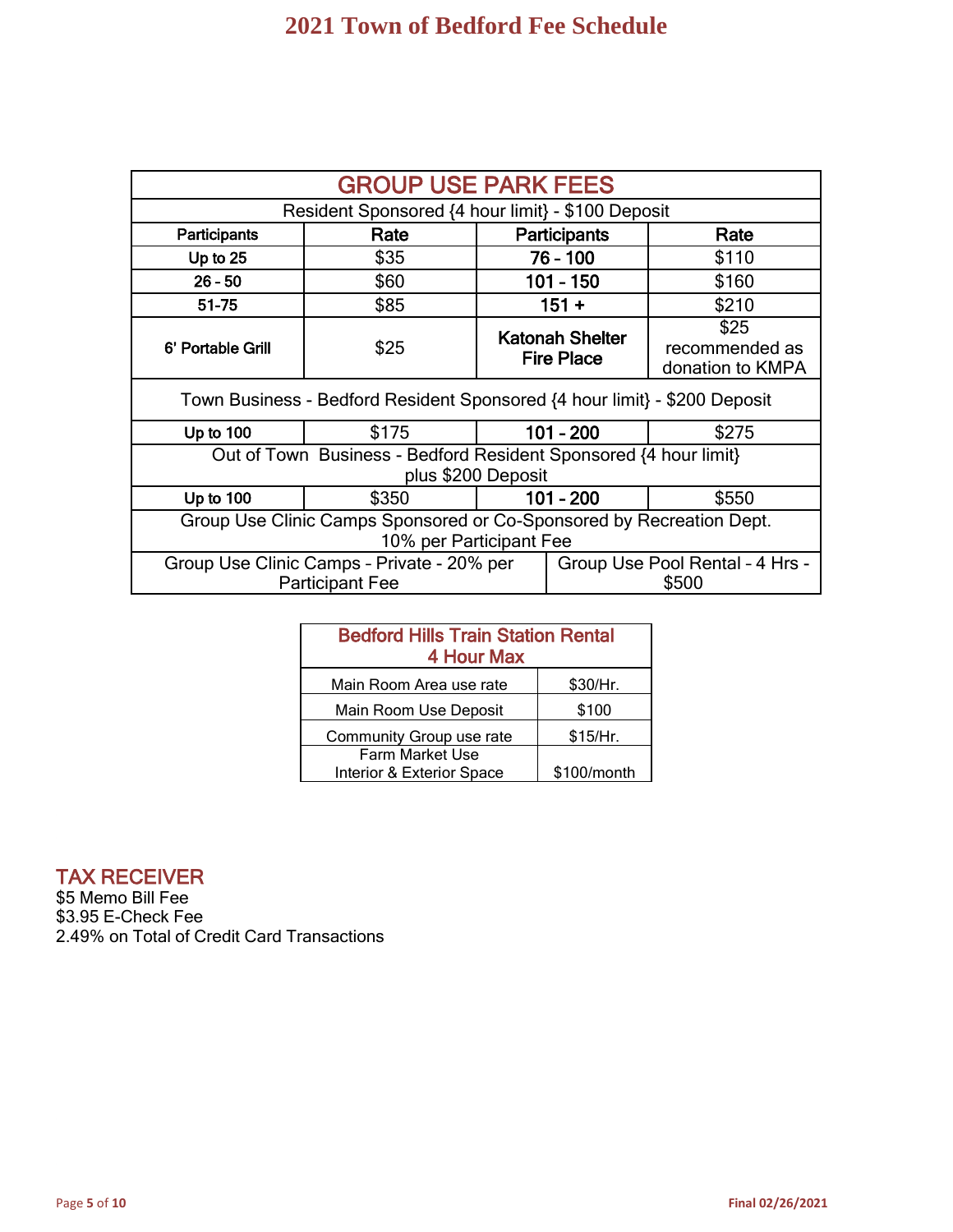## TOWN CLERK

#### **Fees**

- \$10 Aquifer Map Varies Bid Specs Deposit
- \$10 CD of records
- \$10 Duplicate Birth Certificate
- \$10 Duplicate Death Certificate
- \$10 Duplicate Marriage Certificate
- \$5 Election District Map
- \$22 Genealogical Services
- Varies Historical Volume 1 through 9
- \$5 NRI Maps 1-8

- \$20 Spayed or Neutered Dog \$50 1st Dog
- \$25 Un-Spayed/Neutered Dog \$30 \$30 2nd Dog
	- Senior Citizen Discount (Over 65) \$25 each 3rd + Dog
	-
- \$3 Replacement Tag
- \$50 Dangerous Dog Registration
- \$38 Kennel Charge- Per Day
- \$32 Dog Impoundment Fee
- \$0.50 Dog Adoption Fee

- \$25 Bell Jar Permit
- \$300 Cabaret License Fishing License Fishing License
- \$250 Fireworks Permit
- \$25 Games of Chance Permit each Occasion
- \$40 Marriage License
- \$250 Refuse/Carting Company Permit
- \$75 Solicitor/Peddling fee per person +processing costs
- \$100 Solicitor/Peddling fee per vehicle +processing costs
- \$125 Taxi Cab License per car
- \$50 Alcohol Permit Ĭ

### **WETLANDS CONTROL COMMISSION**

- \$150 Administrative Permit
- \$200 Full Permit Single Lot Project
- \$200 Full Permit Multi-Lot Projects +\$25/each additional lot or \$50/each acre of affected Wetland {whichever is higher}
- \$250 Full Permit (includes newspaper publication and affidavit fee when applicable)
- \$0.25 Photocopies
- \$25 Senior Refuse Coupon/Book of 5
- \$10 Subdivision Regs Chapter 107
- \$10 Tax Grid Maps
- \$20 Town Development Plan
- \$10 Town Official Map
- \$5 Town Pin/Mug
- \$10 Zoning Map
- \$15 Zoning Ordinance

### Dog License and Fees: Canine Commons Dog Park (Jan-Dec)

- 
- 
- 
- \$10 Spayed or Neutered Dog \$10 Daily Guest Pass
- \$12.50 Un-Spayed/Neutered Dog \$175 Non-Resident Max. 60 Passes

# LICENSES/PERMITS/PROCEEDS Hunting License - Varies with privileges

| Type                                                        | <b>Resident Fee</b> | <b>Nonresident Fee</b> |  |
|-------------------------------------------------------------|---------------------|------------------------|--|
| Annual                                                      | \$25 (ages 16-69)   | \$50                   |  |
| valid one full year (365 days)<br>from the date of purchase | $$5$ (ages $70+$ )  |                        |  |
| 7-day                                                       | \$12                | \$28                   |  |
| 1-dav                                                       | S5                  | \$10                   |  |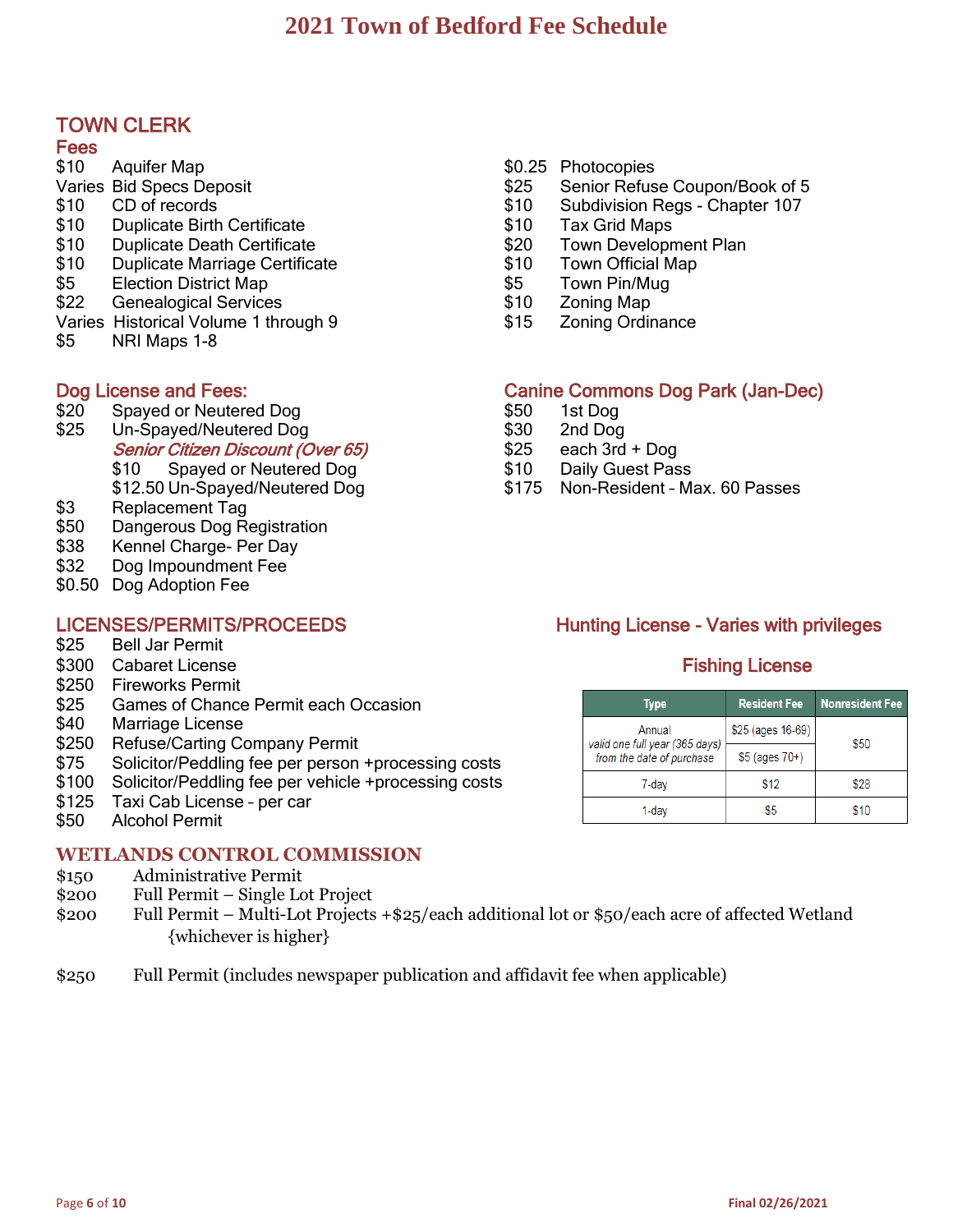# **WATER DEPARTMENT**

| <b>IN DISTRICT RATES</b> |                 |              |                          |  |
|--------------------------|-----------------|--------------|--------------------------|--|
| <b>The</b>               | <b>Old Post</b> | Cedar        |                          |  |
| <b>Farms</b>             | Road            | <b>Downs</b> | <b>Gallons</b>           |  |
| \$26.80                  | \$32.46         | \$64.25      | $0-10,000$               |  |
|                          |                 |              | per 1000 -Next 10,000 or |  |
| \$2.74                   | \$3.31          | \$6.56       | Part                     |  |
|                          |                 |              | per 1000 -Next 10,000 or |  |
| \$3.17                   | \$3.84          | \$7.60       | Part                     |  |
| \$3.61                   | \$4.37          | \$8.65       | per 1000 - Above 30,000  |  |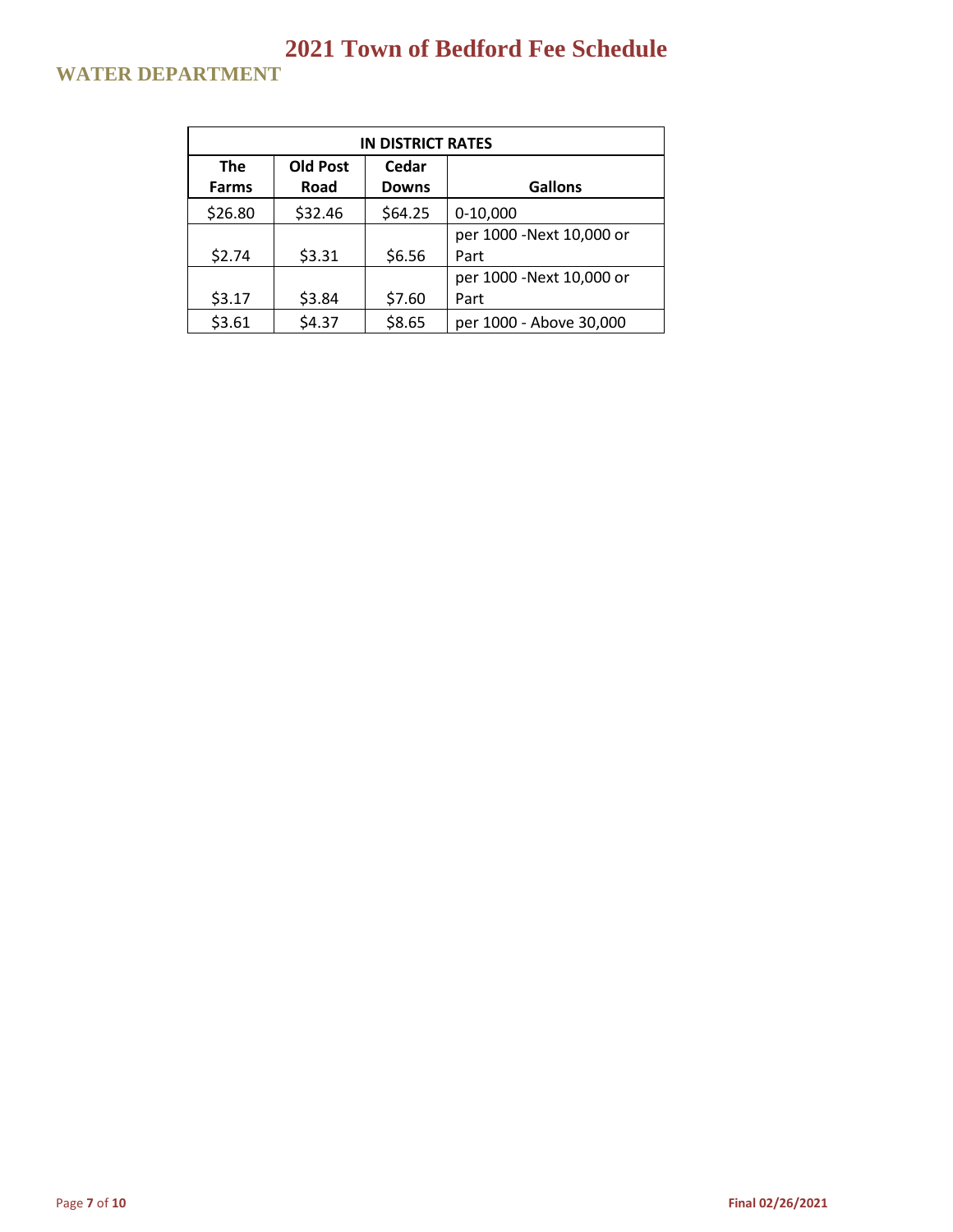#### **2021 Town of Bedford Fee Schedule** Bedford Consolidated In District Out of District 5/8" and 3/4" Meters (Typical Residential Meters)  $0-5000$  Gallons  $\Big| 531.13 \Big|$  \$56.21 5001-9000 Per 1,000 Gallons  $$6.23$   $$11.24$ 9001-15000 Per 1,000 Gallons  $$7.47$   $$13.49$ 15001-33000 Per 1,000 Gallons  $$9.34$   $$16.86$ 33001+ Per 1,000 Gallons  $$11.21$   $$20.24$ 1" Meters (Large Res. or Small Comm.) 0-5000 Gallons  $$38.60$   $$69.71$ 5001-12000 Per 1,000 Gallons  $$7.72$   $$13.94$ 12001-22000 Per 1,000 Gallons  $$9.27$   $$16.73$ 22001-85000 Per 1,000 Gallons  $$10.66$   $$19.25$ 85001+ Per 1,000 Gallons  $$12.25$   $$22.13$ 1 1/2" Meters (Medium Commercial) 0-10000 Gallons \$77.21 | \$139.41 10001-21000 Per 1,000 Gallons \$7.72 \$13.94 21001-56000 Per 1,000 Gallons  $$9.27$   $$16.73$

|                                   |                       | וווווטט ווומוו כ וועד וס (Laige nes. |
|-----------------------------------|-----------------------|--------------------------------------|
| 0-5000 Gallons                    | \$38.60               | \$69.71                              |
| 5001-12000 Per                    | \$7.72                | \$13.94                              |
| 1,000 Gallons                     |                       |                                      |
| 12001-22000 Per                   | \$9.27                | \$16.73                              |
| 1,000 Gallons                     |                       |                                      |
| 22001-85000 Per                   | \$10.66               | \$19.25                              |
| 1,000 Gallons                     |                       |                                      |
| 85001+ Per 1,000                  | \$12.25               | \$22.13                              |
| Gallons                           |                       |                                      |
|                                   | 11/2" Meters          |                                      |
|                                   | (Medium Commercial)   |                                      |
|                                   | \$77.21               | \$139.41                             |
| 0-10000 Gallons                   |                       |                                      |
| 10001-21000 Per                   | \$7.72                | \$13.94                              |
| 1,000 Gallons                     |                       |                                      |
| 21001-56000 Per                   | \$9.27                | \$16.73                              |
| 1,000 Gallons                     | \$11.58               |                                      |
| 56001-143000 Per<br>1,000 Gallons |                       | \$20.91                              |
| 143001+ Per 1,000                 | \$13.90               | \$25.09                              |
| Gallons                           |                       |                                      |
|                                   | 2", 3", and 4" Meters |                                      |
|                                   | (Large Commercial)    |                                      |
|                                   | \$115.81              | \$209.12                             |
| 0-15000 Gallons                   |                       |                                      |
| 15001-40000 Per                   | \$7.72                | \$13.94                              |
| 1,000 Gallons                     |                       |                                      |
| 40001-12000Per                    | \$9.27                | \$16.73                              |
| 1,000 Gallons                     |                       |                                      |
| 120001-329000 Per                 | \$11.58               | \$20.91                              |
| 1,000 Gallons                     |                       |                                      |
| 329000+ Per 1,000                 | \$13.90               | \$25.09                              |
| Gallons                           |                       |                                      |
|                                   |                       |                                      |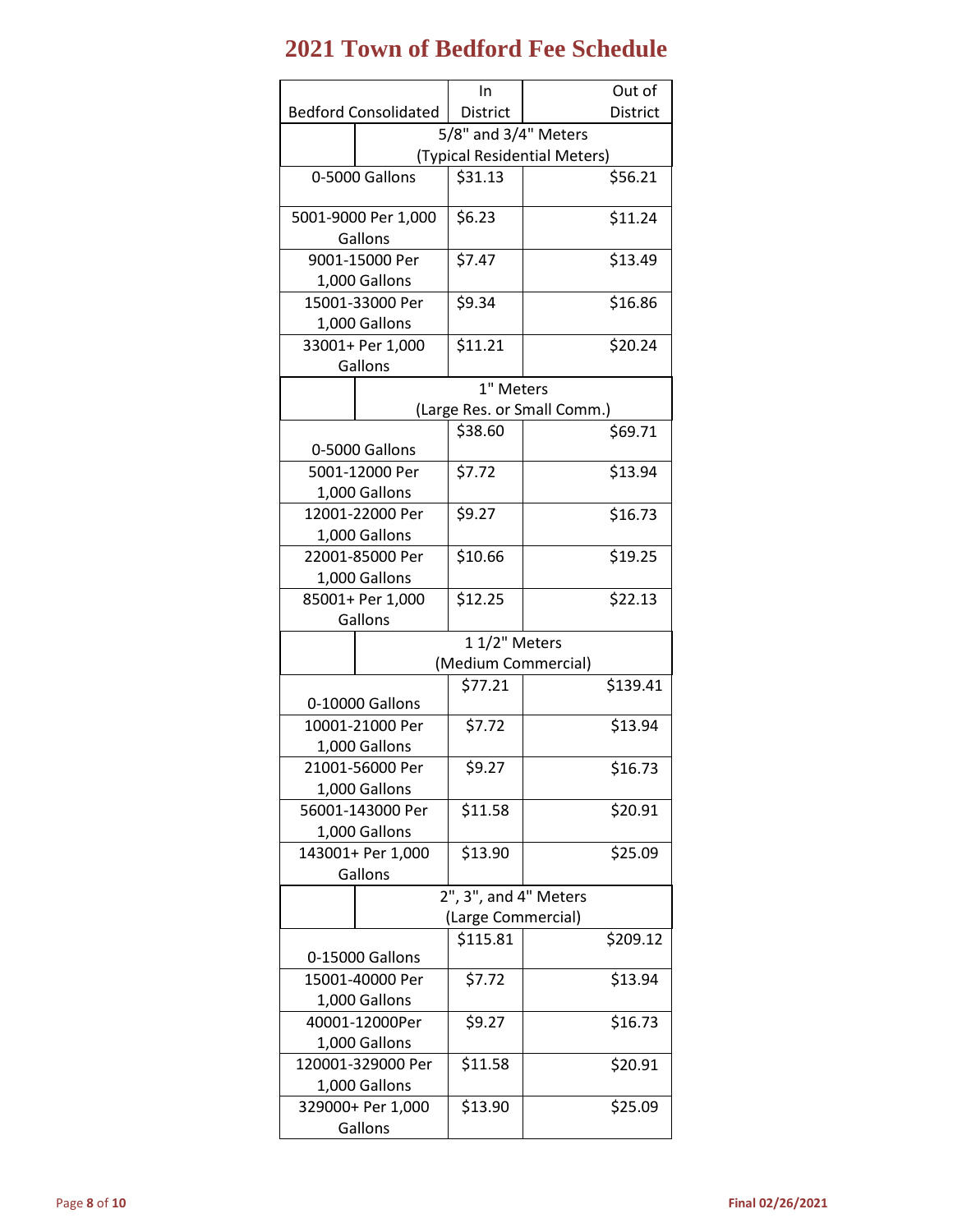| <b>OUT OF DISTRICT RATES</b> |                      |                    |                                |
|------------------------------|----------------------|--------------------|--------------------------------|
|                              |                      |                    |                                |
| <b>The Farms</b>             | <b>Old Post Road</b> | <b>Cedar Downs</b> | <b>Gallons</b>                 |
| \$77.38                      | \$52.30              | \$104.95           |                                |
|                              |                      |                    | $0-10,000$                     |
| \$7.90                       | \$5.34               | \$10.71            |                                |
|                              |                      |                    | per 1000 - Next 10,000 or Part |
| \$9.16                       | \$6.19               | \$12.42            |                                |
|                              |                      |                    |                                |
|                              |                      |                    | per 1000 - Next 10,000 or Part |
| \$10.41                      | \$7.04               | \$14.12            |                                |
|                              |                      |                    | per 1000 - Above 30,000        |

| Inside  | <b>Outside</b> | Tap            | Inside  | <b>Outside</b> | <b>TAP</b>     |
|---------|----------------|----------------|---------|----------------|----------------|
| \$600   | \$660          | 1"             | \$2,500 | \$2,750        | $8" \times 6"$ |
| \$900   | \$990          | 11/2"          | \$2,600 | \$2,860        | $8" \times 8"$ |
| \$1,100 | \$1,210        | 2"             | \$2,700 | \$2,970        | 10" x 6"       |
| \$2,000 | \$2,200        | $4" \times 6"$ | \$2,800 | \$3,080        | 10" x 8"       |
| \$2,350 | \$2,585        | 4" x 8"        | \$2,900 | \$3,190        | 12" x 6"       |
| \$2,200 | \$2,420        | $6" \times 6"$ | \$3,000 | \$3,300        | 12" x 8"       |

### **SPRINKLER**

- \$90 Level 1 Flat Rate, Up to 2" line Yearly
- \$150 Level 6 Flat Rate, Up to 6" line Yearly
- $$250$  Level 8 Flat Rate, Up to 8" line Yearly

\$35 Frozen Meter

- Market Value for Damaged/Un-repairable Meter
- \$20 Final Reading Charges
- \$25 Delinquent Charge If bill not paid at time of next billing

#### **METER FEES**

| 5/8"           | \$3.50 |
|----------------|--------|
| 3/4"           | \$3.50 |
| 1"             | \$5.00 |
| $1\frac{1}{4}$ | \$7.50 |
| $1\frac{1}{2}$ | \$9.00 |

| 2" | \$12.50  |
|----|----------|
| 3" | \$17.50  |
| 4" | \$25.35  |
| 6" | \$50.00  |
| 8" | \$100.00 |